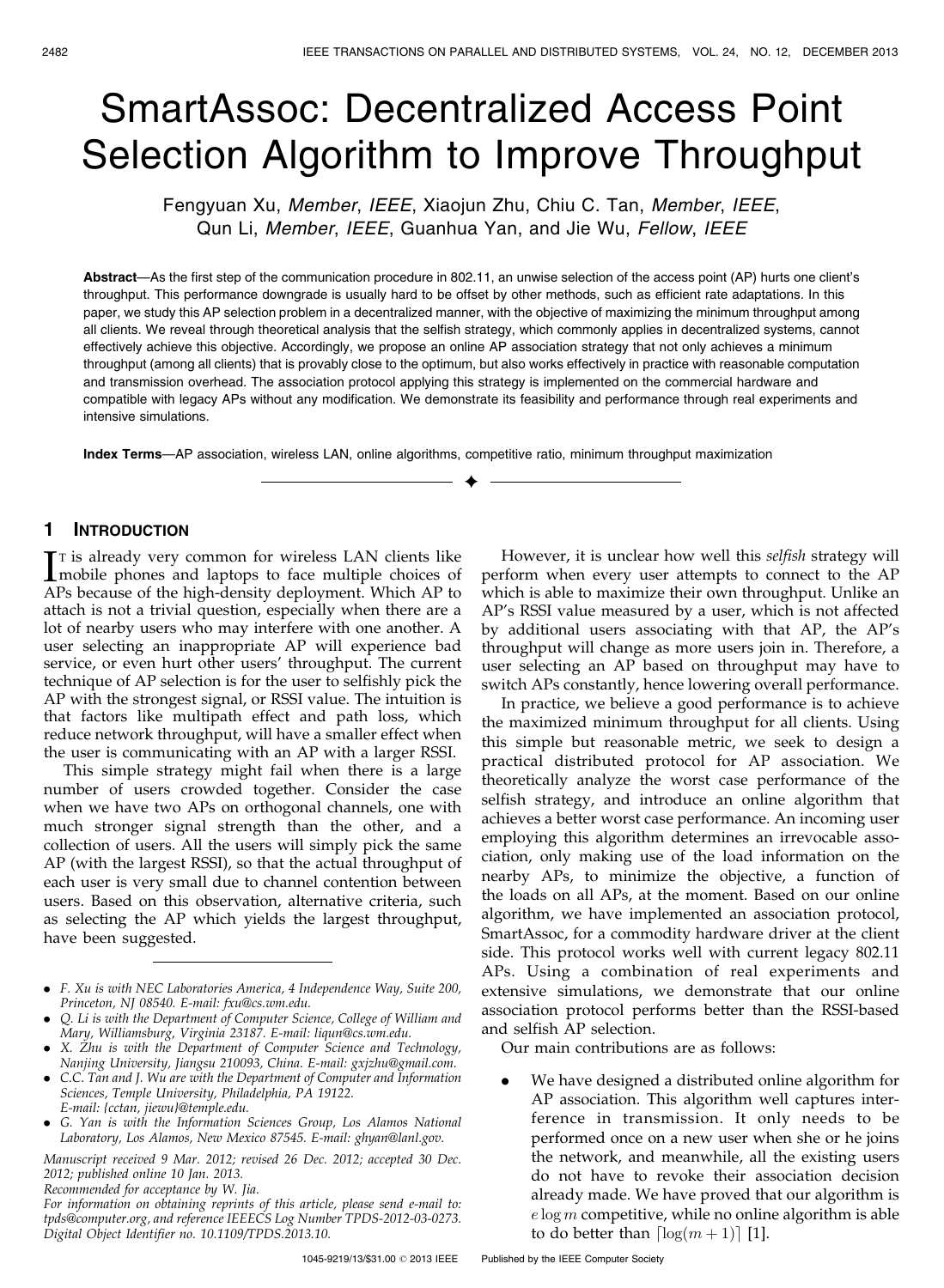. Our implementation of SmartAssoc is practical and does not require any modification on APs, making our technique applicable to the existing wireless networks. A light-weight method is introduced to estimate one user's throughput on the target AP without association, reducing the operation overhead. We demonstrate the practicability of SmartAssoc in real experiments, as well as in large-scale simulation settings.

The remainder of this paper is as follows: We give an overview of the related work in Section 2, and explain our motivation in Section 3. Section 4 proposes our online algorithm as the association strategy for the protocol design of SmartAssoc, and characterizes its performance properties through theoretical analysis in a realistic model. We present the practical and efficient implementation of the proposed association protocol on the off-the-shelf wireless LAN adapter in Section 5. SmartAssoc is demonstrated through real experiments in Section 6, and simulation results are provided in Section 7. Finally, Section 8 concludes the paper.

# 2 RELATED WORK

AP association plays an important role in improving wireless performance [2], [3], [4], [5], [6], [7], [8], [9], [10], [11], [12], [36]. The signal-noise ratios, which are popularly used for access point selection in 802.11, has been demonstrated as a bad idea by Judd and Steenkiste [13]. In their paper, some other criteria, like APloadinformation, are takeninto consideration for improving the network performance and achieving load balancing. The metrics evaluating the AP load are interesting to both the academic community and industry. Vasudevan et al. [14] rely on the passive measurement of delay intervals between the time when a beacon is scheduled for transmission and its eventual transmission to estimate an AP's load. In [15], a combined metric is applied, which includes the number of stations associated, mean RSSI for the station set of AP and regular RSSI. A similar AP-assisted approach is proposed in [16], to give associated clients information about the load, through beacons. Compared with [12], we complete our theoretical analysis and conduct new real experiments in this paper.

The selfish behavior of users in a congestion game has been studied theoretically. A special case, where each user's decision is a singleton set, is considered in [17], while Milchtaich [18] describes a class of congestion game where the payoff function associated with each resource is user specific. The convergences under different load balancing scenarios are provided in [19]. In this work, we model the decentralized AP selection with selfish users as an extension of the weighted singleton congestion game, in which the weight of a user varies as the associated AP changes. Other modelings of the wireless infrastructure selection include [20] and [21], targeting at different scenarios and goals. The major distinction of our work is that we design and implement on the commercial chipset an online greedy AP selection protocol in a distributed manner. The performance is supported by theoretical proof and is demonstrated both in real experiments and simulations.

Compared with decentralized methods, the work by Bejerano et al. [22] and Murty et al. [23] uses the idea that better AP association decisions can be obtained by relying on a global view of the entire WLAN, or an extra centralized controller. An AP side system is modified in [23] to aggregate workload information and provide association control according to it. In [22], a more complicated central scheme for AP association is discussed. However, infrastructure change is required.

There are also other papers discussing how to multiplex multiple APs. In [24], it created multiple virtual interfaces based on one single wireless card, and made them simultaneously communicate with associated APs. The paper [25] built a multi-interface association mechanism to distribute a client's data traffic on multiple accessible APs, in a scenario where the backhaul link is the bandwidth bottleneck.

We take a practical wireless model that well captures the complicated interference among the APs and clients. Considering interference like Wang et al. [26] makes a great impact on the real-world performance of algorithms designed upon this model. From the technical perspective, the load balancing literature provides the foundation of our solution to the formulated problem of AP association. We borrow results from the literature [1], [27], [28], to better understand the hardness of our formulated problem. We elaborate on each work later when it is used. Load balancing also finds applications in other fields, such as wireless sensor networks [29].

## 3 SYSTEM MODEL AND MOTIVATION

We consider an IEEE 802.11 infrastructure network [30], in which there are  $m$  APs and  $n$  stationary clients or users. Given no central controller and global information, all the clients are allowed to freely choose an AP within the transmission range to associate with. Under this situation, our goal is to maximize the minimum throughput over all clients, taking both overall throughput and fairness into consideration. Throughout this paper, we consider the MAC layer throughput if not specified.

In the current IEEE 802.11 network protocol, a client is willing to associate with the AP that gives the strongest signal. We term this association strategy as Best-RSSI. However, the received signal strength indication (RSSI) is not a good indicator of throughput changes that a user cares about. Xu et al. [12] demonstrate this poor correlation between RSSI and throughput in practice. Since RSSI failed to reflect the actual performance of an AP, it is highly possible that many clients nearby may connect to the same AP, resulting in congestion.

For the sake of comparison, we introduce a widely used evaluation concept, competitive ratio. Competitive ratio is the performance ratio, with respect to some metric, between the worst outcome of a certain association protocol and the optimal strategy case. Here, we apply the competitive ratio in terms of minimum client throughput. According to the 802.11 standard, all clients connecting to the same AP share the same throughput. Therefore, the competitive ratio of minimum client throughput is also equal to the ratio of maximum AP load if we define an AP's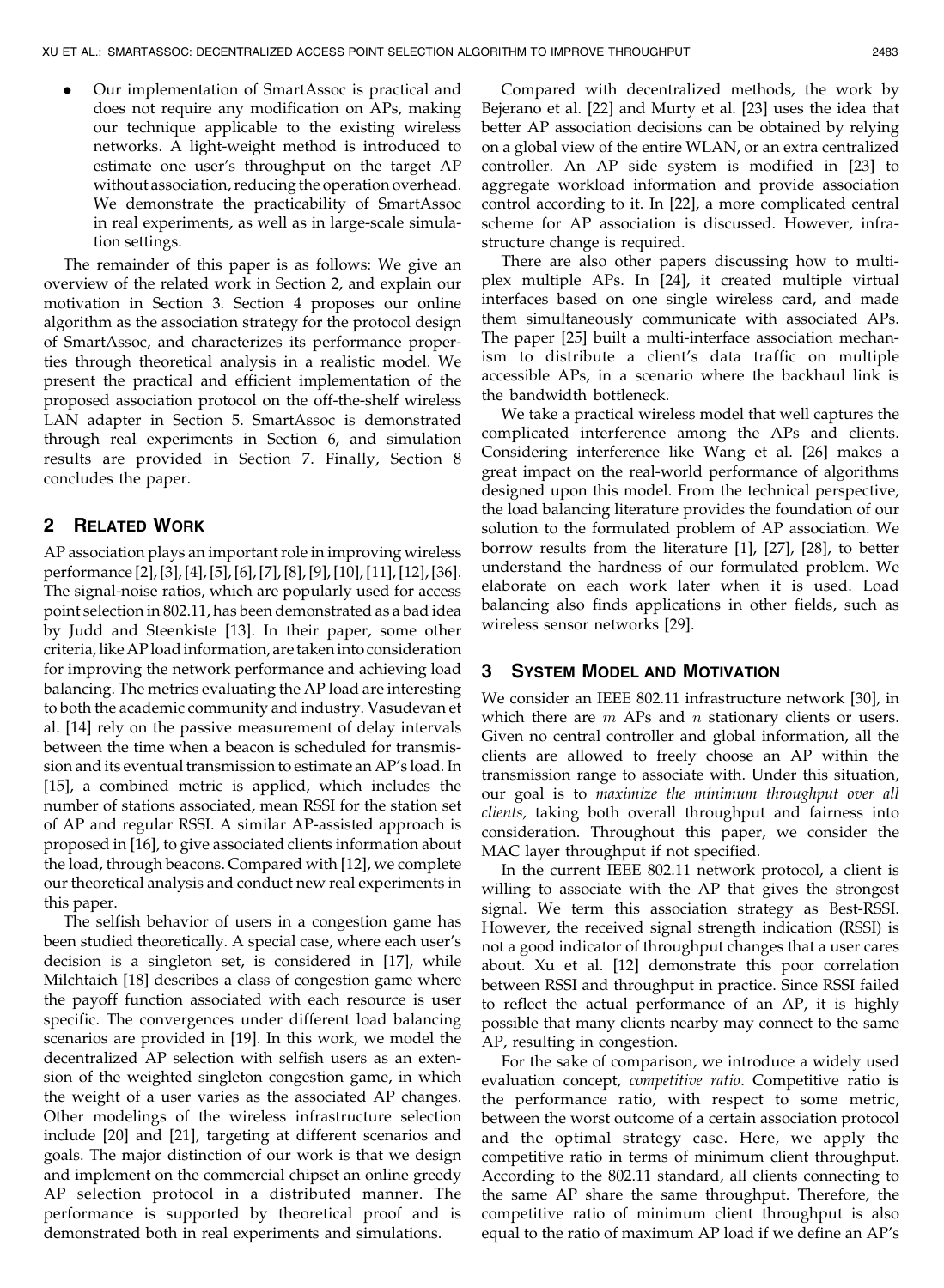load,  $\mathcal{L}$ , as the reciprocal of its client's throughput (see Definition 1). In the above standard protocol scenario, this ratio can be as bad as  $1/m$ . When m is large, this plummeting performance becomes unacceptable.

Naturally, people may ask whether this problem can be solved if the current standard protocol directly utilizes throughput information instead of RSSI. To answer this question, we formulate a weighted congestion game where all clients are selfish and try to associate with any AP offering the best throughput for it in the whole network. The outcome of this game represents the best performance this alternative is able to reach in the ideal case. We prove that its competitive ratio is  $\Omega(m)$  and the whole network needs a long time to converge to this point, because clients greedily keep revoking their association decisions for better throughput. For details, please refer to the first section of the supplementary file, which can be found on the Computer Society Digital Library at http://doi.ieeecomputersociety. org/10.1109/TPDS.2013.10.

In the following section, we propose an online algorithm with competitive ratio  $O(\log m)$ , which is an exponential improvement.

# 4 ONLINE ALGORITHM

In this section, we introduce our practical online association strategy. Our online algorithm considers the communication load, including both interference and congestion, which provides a more realistic model.

For any user  $u$  and AP  $a$ , we use  $R_{ua}$  to denote the transmission rate under the situation where only  $u$  is associated with  $a. R_{ua}$  varies even for the same user. For the rest of this section, unless otherwise specified, the transmission rate refers to the effective transmission rate, which considers the overhead caused by retransmissions, random backoff, and so on. Then we introduce the load definition of an AP (see Definition 1). According to Lemma 1 (proven in Section 2 of the online supplementary file), maximizing the minimum throughput over all clients is equivalent to minimizing the maximum load over all APs.

**Definition 1.** The load of an AP  $a$ ,  $\mathcal{L}_a$ , is

$$
\mathcal{L}_a = \sum_{i \in U_a} \mathbb{L}_{ia} = \sum_{i \in U_a} \frac{1}{R_{ia}},
$$

where  $\mathbb{L}_{ua}$  is the reciprocal of the transmission rate of user u on AP a.

**Lemma 1.** All the users on an AP a have the same throughput  $T_a$ 

$$
T_a = \frac{1}{\sum_{i \in U_a} \frac{1}{R_{ia}}}.
$$
\n<sup>(1)</sup>

We merely assume that, when a new client joins the network, it can measure the loads of all APs within its hearing range. If the client does not affect an AP, or does so with negligible influence, it does not need to know the load on that AP. For example, if a client is far away from an AP, the interaction between them or the influence would be marginal and the client will not consider the information on that AP when it makes its AP association decision. We will show by implementation in Section 5 that this assumption can be approximately achieved through a practical and lowoverhead measurement method. We do not even assume how the loads will be changed when a client joins although we do assume the load on each AP will be nondecreasing when a client joins. In the following, we examine several scenarios to show the ramifications of our assumptions and demonstrate how much our assumptions conform to the reality.

- Interference with  $APs$ . When client  $i$  joins the network, it might interfere with the transmission and reception on several APs. We denote the loads imposed on  $AP$  *j* after *i* makes its association decision as  $\mathbb{L}_{ij}$ . Note that j may not be the AP that client  $i$  associates with.
- Interference with clients. When client  $i$  joins the network, it might interfere with another client k. Even though  $i$  may not directly interfere with the AP (say AP  $j$ ) that  $k$  is associated with (possibly due to being out of the transmission range), the interference of  $i$  on  $k$ 's communication may change the load on AP  $j$ . If the load on AP  $j$  is visible to client  $i$ , this scenario is amenable to our analysis; otherwise, we will ignore the load imposed by this indirect influence, because the load change due to this rippling effect is marginal.
- Myopic network configuration. When a client  $i$  joins the network, it may not see all the APs due to the limited communication range. If the client does not see an AP, we assume the load change on that AP owing to the joining of client  $i$  is negligible. Furthermore, in this case, client  $i$  will not be able to associate with that AP, because there is no usable bidirectional link between the client and the AP.

In summary, we study a practical and complicated wireless LAN model. The weight (communication load) a user adds on the associated AP might vary as the local network configuration changes or new incoming clients appear. Additionally, an unknown number of new users may show up at any time. Therefore, an online algorithm is more suitable for this association situation.

Online algorithm description. Based on the above model, we propose an online AP selection algorithm that is simple without a complex interaction among clients and APs. It runs as below. When a new client appears (in an online fashion), it will make an irrevocable association with one of the visible APs, so that the  $\mathcal{L}_p$  norm of the loads on all the APs within its transmission range, after its joining, will be minimized at the moment. Here,  $\mathcal{L}_p$  norm of loads  $\mathcal{L}_1, \mathcal{L}_2, \ldots, \mathcal{L}_m$  is defined as  $(\mathcal{L}_1^p + \mathcal{L}_2^p + \cdots + \mathcal{L}_m^p)^{1/p}$ . By following this operation, the whole network can achieve good proven performance that is independent of the number of incoming clients. Thus, reassociation is not necessary for all clients already joined to the network when a new client comes.

#### 4.1 Performance Analysis

We first give a formal definition of the problem for the sake of quantitative analysis. In this realistic problem, we show that there is no constant approximation solution. Then we prove that the competitive ratio of our online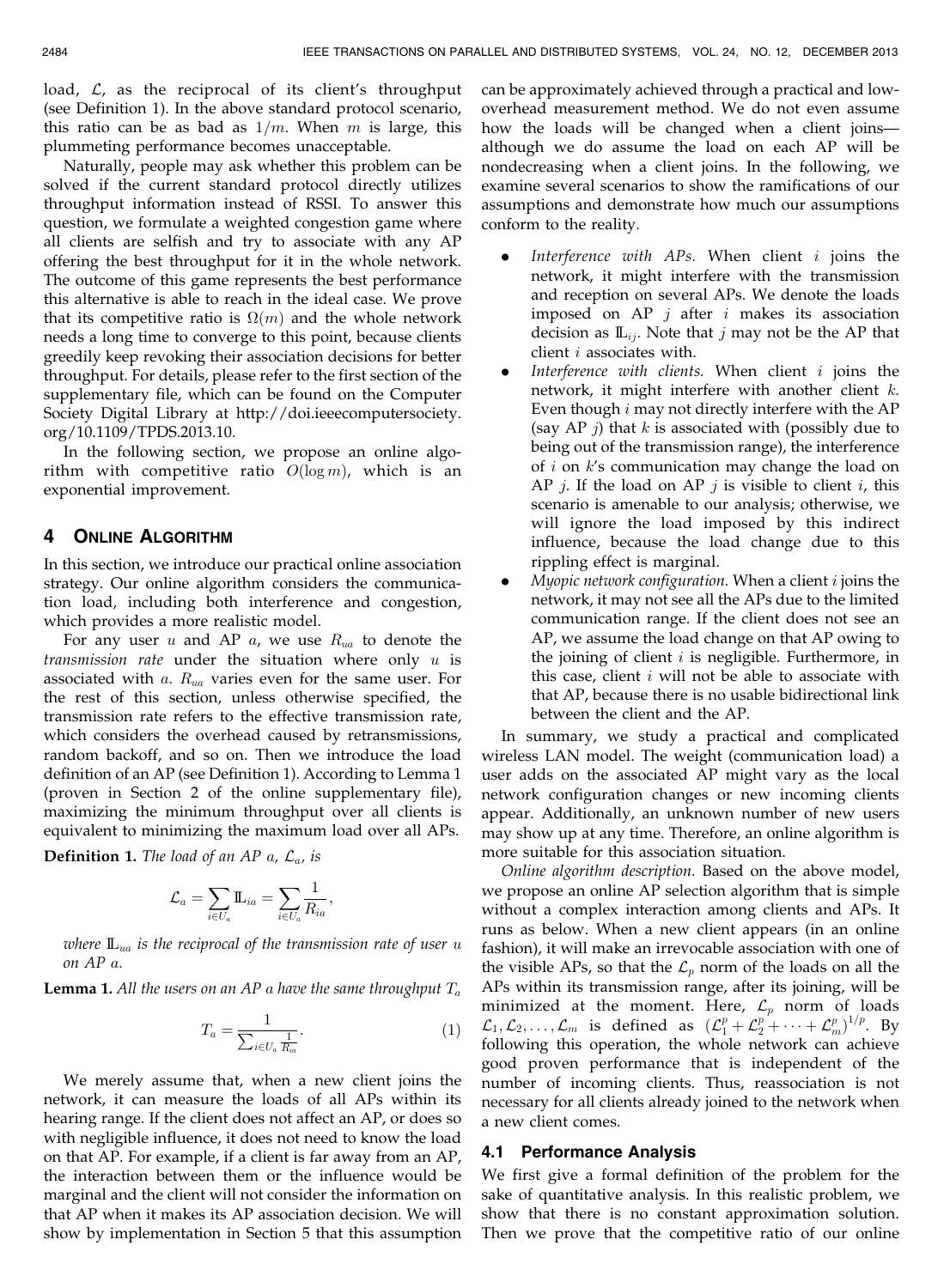algorithm is  $e \log m$ , almost constant given a small number of APs in the network.

We first formalize this problem. Due to interference, a user may increase the load to other APs, in addition to the AP that it associates with. To capture such interference effects, we denote by  $\delta_{i,j,k}$  the increased load to AP j if user  $i$  chooses AP  $k$ . The generalized AP association problem (GAS) can be formulated as an integer linear programming problem:

$$
\min_{\mathbf{x}} \max_{j} \quad \sum_{i,k} x_{i,k} \delta_{i,j,k}
$$

subject to

$$
\sum_{k} x_{i,k} = 1 \quad \forall i \in U,
$$
\n
$$
x_{i,k} \in \{0,1\} \quad \forall i \in U, k \in M,
$$
\n
$$
(GAS)
$$

where U is the set of users, M is the AP set, and  $x \in$  $\{0,1\}^{|U|\times|M|}$  is the association matrix with elements  $x_{i,k}$ . The two constraints force each user to associate with exactly one AP.

In the above problem definition, for a specific user  $i$  and an AP  $j$ , even if  $i$  is not associated with  $j$ , the exact load induced to  $j$  is dependent on which AP user  $i$  associates with. Specifically,  $\delta_{i,j,k}$  may be different from  $\delta_{i,j,l}$  for  $k\neq l$ . We do not assume any relationship between different  $\delta_{i,j,k}$ , only assuming that they are nonnegative (a new association will not decrease any AP's load). To see the difficulty of this problem, we should note that the input information can no longer be modeled by a bipartite graph.

In fact, this problem is a generalized version of the unrelated machine load balancing problem.<sup>1</sup> Therefore, all the hardness results of this classic problem trivially hold for our problem. Specifically, no polynomial algorithm can achieve a competitive ratio less than 3/2, unless  $P = NP$ [28]. No online algorithm can achieve a competitive ratio less than  $\lceil \log(m + 1) \rceil$  [1].<sup>2</sup>

The load balancing problem is able to be solved with constant approximation by linear relaxations [27], [28], but these two techniques are not effective in our case. The work in [27] is not applicable to our problem. It requires sorting the users by their loads to the same AP, while in our case, one user may contribute different loads to the same AP. The algorithm in [28] is applicable to our problem, but it is  $\Omega(m)$ -competitive, not a constant approximation algorithm, as shown in the following theorem.

**Theorem 1.** To solve problem GAS, algorithm [28] is  $(m + 1)$ competitive where m is the number of APs. The bound is almost tight in that there exist a class of GAS instances that the algorithm gives m-competitive solutions.

The proof is presented in Section 2 of the online supplemental file, which is available online. The main factor leading to this result is the multidimensional nature of GAS.

Since the known constant approximation algorithms in load balancing literature fail to provide a constant approximation guarantee for our problem, it is natural to ask whether a constant approximation algorithm exists. Answering this question leads to the work of Zhu et al. [31], and we report it in a separate work due to independent interest.

**Theorem 2 ([31]).** For any constant  $c > 1$ , there does not exist a polynomial time algorithm that is c-competitive for GAS, unless  $P = NP$ .

In this work, we are more interested in online algorithms, since users in a wireless network may come at any time. Currently, one of the best online algorithms for load balancing on unrelated machines is due to [32]. Their solution is  $e \log m$ -competitive. We show in the following that this algorithm is still applicable to our problem. More importantly, we prove that the competitive ratio is still  $e \log m$ . This result is surprising in that 1) the competitive ratio is irrelevant of  $\delta_{i,j,k};$  2) the generalization does not increase difficulty for online algorithms. In addition, this competitive ratio is not far from the best we can do (up to a multiplicative constant  $e$ ) for an online algorithm, since no online algorithm can do better than  $\lceil \log(m+1) \rceil$ , as mentioned before.

Since the client is unable to affect the other APs that are not in its hearing range, this algorithm will minimize the  $\mathcal{L}_p$ norm of all the APs' loads in the system  $(\mathcal{L}_1^p + \mathcal{L}_2^p + \cdots +$  $\mathcal{L}_m^p$ )<sup>1/p</sup> in each new association event. Then we have:

**Theorem 3.** If the protocol is to minimize the  $\mathcal{L}_p$  norm of the loads (rather than to minimize the maximum load), then the online protocol gives a  $r \leq \frac{1}{2^{1/p}-1}$ -competitive ratio.

The proof is presented in Section 2 of the online supplemental file. The intuition is that a suboptimal solution is achievable in the end by making the localoptimal association decision for each user that comes in the online manner.

It is worth mentioning that the competitive ratio in Theorem 3 is for minimizing the  $\mathcal{L}_p$  norm of the loads. We need to transform this competitive ratio for minimizing the maximum load. Additionally, we need to find a  $p$  that gives a reasonable competitive ratio. This is done by the following theorem.

**Theorem 4.** The online protocol is an  $e \log m$  competitive protocol for minimizing the maximum load (or  $\frac{1}{e \log m}$ , w.r.t. maximizing the minimum throughput). This is obtained by setting  $p = \ln m$  in the online protocol.

The proof is presented in Section 2 of the online supplemental file.

Instead of being related to the number of APs and the ratio between the maximum and minimum rates, the competitive ratio of this protocol is linear to the logarithm of the number of APs, an almost constant competitive ratio for a small number of APs. This is deemed very promising, since a constant competitive ratio algorithm usually gives a very good practical performance.

Furthermore, this algorithm has the advantage of computational simplicity and feasibility for practical

<sup>1.</sup> Unrelated machine load balancing is defined as that of distributing  $\boldsymbol{n}$ independent jobs among m machines to minimize cost like makespan.

<sup>2.</sup> Their work considers a special case of unrelated machines. The machines have identical speed but each user can only select a subset of the machines. This case can be easily encoded by our model.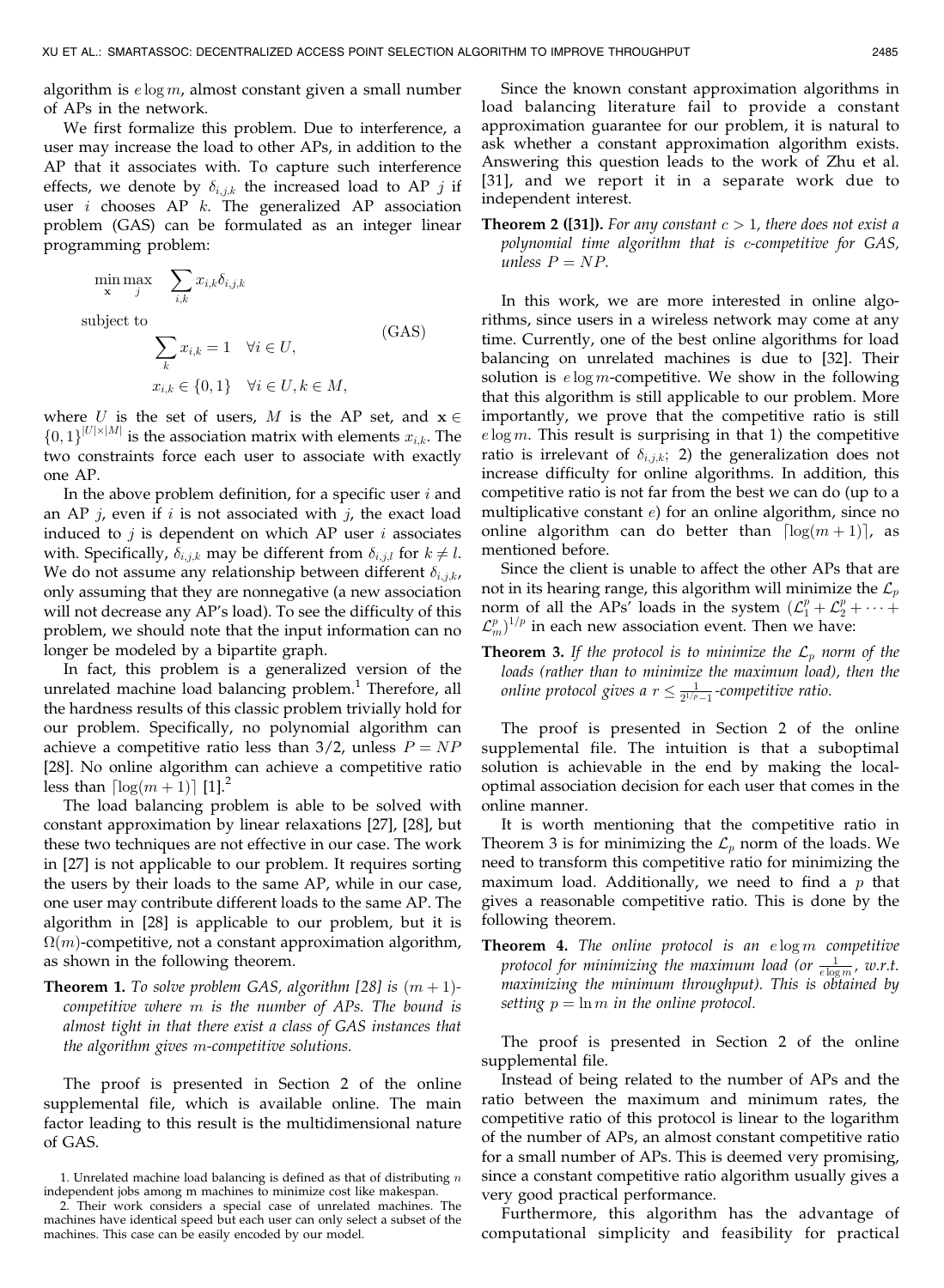implementation. The expected performance bound, for each client joined, is ensured just by the local network information at the moment it was coming as a new client. It is not necessary to reconsider its decision once a new association event occurs. In other words, our online algorithm takes exactly  $n$  steps to finish. In the next section, we demonstrate that this algorithm can be employed as a practical and light-weight association protocol for off-the-shelf wireless LAN adapters.

# 5 PROTOCOL IMPLEMENTATION OF SMARTASSOC

In this section, we describe how to efficiently realize SmartAssoc with low costs. Although aforementioned online algorithm is carefully designed to avoid large overhead caused by the measurement of  $nm^2$  input parameters  $\delta_{i,j,k}$ ,<sup>3</sup> SmartAssoc still needs to address a realworld issue before we apply it in practice. That is how to estimate APs' loads within a short time frame. It should not require any modification at the infrastructure side, so our implementation can be used in any open 802.11 networks or networks the client is able to access. To solve this problem, we propose a distributed light-weight AP load probing method in our SmartAssoc implementation, so that message exchanges between users and/or APs are not necessary. The load information is obtained by the user from target AP without association.

We consider the scenario that a wireless link is the bottleneck of a communication connection. The discussion of other cases is out of the scope of this paper. Thus, the workload of an AP is reflected by the wireless traffic on air for this AP. Here, we monitor the uplink stream traffic, while ignoring the downstream, because accuracy improvement of throughput measurement is small compared with the extra complexity in the implementation experience of [25]. Every channel is considered to be interference-free with others, as this type of interference is ignorable compared to interference inside the channel. Thus, the computation of the  $\mathcal{L}_p$  norm of the AP's workload can be reduced to per-channel-based computation, while the comparison is still among all channels.

The implementation of SmartAssoc is taken on the popular commercial wireless LAN adapter by taking advantage of the legacy standard 802.11 protocol. User space control is provided by the click modular router toolkit [33], while association functionality of the MadWifi driver v0.9.4 [34] is directly taken over by SmartAssoc in the monitor model.

As mentioned above, SmartAssoc requires to measure every AP's load on the same channel when a client  $i$  joins a candidate AP  $j$ .<sup>4</sup> A natural way to obtain this information is to let the client  $i$  perform an association operation with  $j$ , and generate traffic on  $j$  while at the same time capturing an uplink data stream for each AP by passive listening. The packet retransmission and duplication do not count. However, the association process consumes a lot of time, especially for encrypted wireless networks. When the set of association candidates is not small, the user is not able to bear waiting so long. Nevertheless, sending data packets without association will lead to rejection from the object AP because of the IEEE 802.11 standard. Thus, we find a more light-weight way to obtain the equivalent load information without association. Currently, 802.11 standards require an AP to respond to *probe requests*, even if the request is sent by a station not associated with the  $AP<sup>5</sup>$  We leverage this to create a packet type to replace the real data packet in the MAC layer. The intuition is to generate modified probe request traffic to the object AP  $j$ , similar to the data traffic, to estimate other  $APs'$  loads as if the client  $i$  is associating with  $j$ . The detail modifications of the probe request packet are made as follows:

- . We make the probe request unicast, forcing the target AP to return an ACK upon receiving the packet. This behavior is similar to a station transmitting data packets to an AP. And this process is important as well for calculating the throughput.
- . We change the subtype flag in the packet header to prevent the AP from returning a probe response, to avoid introducing unnecessary traffic to the network.
- . The packet size, transmission rate, and interarrival time of modified probe requests are packet-wisely customizable by the user, which provides more accurate throughput information for specific estimation based on upper layer applications. This feature is implemented in the probing generator module. Its performance is shown in the next section.

We also implement an AP filter to make the candidate AP list programmable. The user can select a preferred channel, network, and minimal RSSI threshold to customize the list. Only qualified APs will be considered for estimation to reduce overhead.

The implemented protocol is described as pseudocode (see Algorithm 1). A list of candidate APs is determined in the first place for estimation according to the beacons. In the list, the candidates from the same channel  $i$  group as a set  $C_i$ . For each target AP j in  $C_i$ , the user injects a probing traffic, which consists of modified probe request packets, to the AP  $j$ , while measuring all members' loads. After these measurements, the user can calculate the  $\mathcal{L}_p$  norm loads for all members within this channel set,  $(\sum_{k \in C_i} \mathcal{L}_k^p)^{1/p}$ , where p is the natural logarithm of the number of APs. This  $\mathcal{L}_p$  norm value, influenced by association with the target AP, will be compared with the current best candidate AP among all channels. The comparison strategy applied in the best candidate updating stage is controlled through two programmable parameters. The first one is the norm-difference threshold  $T_{nd}$ , and the second one is RSSI-difference threshold  $T_{rd}$ . If the norm for the target AP are at least  $T_{nd}$ smaller than the norm for the current best AP, the target AP will be the best candidate AP instead of current one. Otherwise, the algorithm continues to check whether this

<sup>3.</sup> According to the online algorithm, an incoming user only needs to measure the resulting aggregate loads at APs. For example, during the ith user's association, it checks all APs to find the best one. If it checks AP  $k$ , then he needs to measure  $\delta_{i,j,k} + \sum_{i',k'} x_{i',k'} \delta_{i',j,k'}$  at all AP j, where  $i' =$  $1, \ldots, i-1$  are the previous users and  $x_{i',k'}$  indicate their associations. This measurement can be done without measuring  $\delta_{i,j,k}$  separately as illustrated in the rest of this section.

<sup>4.</sup> Assume  $i$  always has some communication demand after association.

<sup>5.</sup> It is done automatically by the firmware, transparent to the upper layers.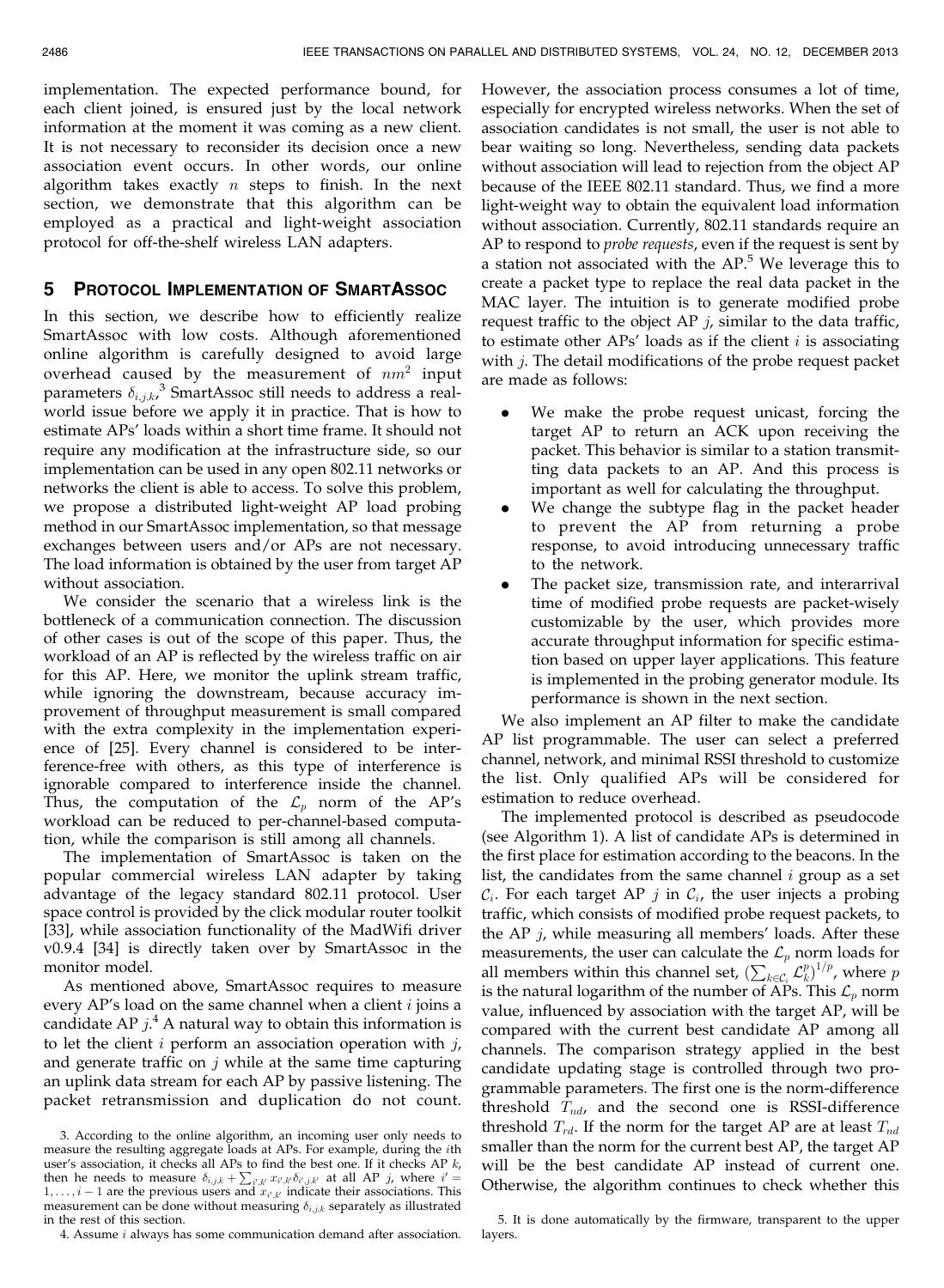

Fig. 1. Upper-layer application stream emulations.

norm is just smaller than the current best candidate's, as well as whether the target AP's RSSI is at least  $T_{rd}$  more than the best candidate's. If so, the target AP will be the best; for all other cases, we keep the current best AP without updating. The user treats every member of a channel set as the target member, respectively, and repeats this process for each channel set. After the evaluation of all candidate APs, the user will associate with the final best candidate AP.

Algorithm 1. SmartAssoc Protocol Description.

```
Discover all available APs
Apply the filter on discovered APs
Put all filtered APs into candidate list
for each C_i do
  for each AP j in C_i do
     Generate a probing traffic to jEstimate the new load of each AP within C_iCalculate the \mathcal{L}_p norm change
     Update the best candidate AP according to T_{nd}and T_{rd}end for
end for
Associate with the best candidate AP
```
# 6 EVALUATION

We verify the feasibility of our online algorithm and demonstrate the performance of SmartAssoc implementation in this section. Each client is powered by a 1.66-GHz CPU with 1-GB RAM, running on Linux kernel 2.26.24. A D-Link WNA-2330 with Atheros 5312 chipset wireless card is used.

#### 6.1 Application Aware Probing

Since our modified probing stream, used to emulate the real data stream, is programmable in terms of the packet size, interarrival time, and transmission rate, it is easy to generate specific streams to mimic the data stream of a certain application. Thus, the client is able to find out the "best" association AP, with respect to the application it wants to use. Fig. 1 demonstrates how similar our probing can be to the secure copy (SCP) and VoIP protocols, respectively. The SCP protocol used is the Unix scp command line program. SCP transfers a single file from a laptop to a remote desktop on the Internet through a commercial AP on channel 6 with RSSI  $-58$  dBm. The packet size of the probe emulating SCP is 1,500 bytes, and the interarrival time is presented at the right of Fig. 1. On the left side of Fig. 1, we choose Skype as the VoIP



Fig. 2. Calibration experiments for Atheros 5212 chipset.

application to set up a communication between two laptops through the same commercial AP on the channel 1 with RSSI  $-33$  dBm. The probing packet used in this experiment is 200 bytes on average. For both experiments, we first brought up our driver module to create virtual interfaces in the kernel for all upper layer applications. Then a script was executed to associate with the target AP in each experiment. After association and IP assignment, we ran the application and our probing generator to generate the traffic, respectively. The traffic traces are captured by Wireshark for cumulative distribution function (CDF) calculation of the interarrival time. In these two experiments, the transmission rate for all streams is fixed at 36 Mbps.

#### 6.2 Measurement Accuracy

The APs' load information needed in SmartAssoc is derived by monitoring the wireless channels. Although it is not necessary for monitoring to capture all packets on the air, a relatively accurate measurement can help to make a better association decision. Thus, we conducted a series of experiments to investigate the capture missing, which is the main factor causing the measurement error of the load. In this paper, we are focusing on the Atheros 5212 chipset, while other chipsets can be easily studied like this as well. We set up two laptops with a distance of 10 feet between them. One is the target laptop, which is used to generate a data stream for measurement. The other laptop acts as the monitor to estimate the data throughput from the target laptop. To make our experiment comprehensive, we use different transmission rates when transmitting the data streams. The rates used are 1, 2, 5.5, 11, 18, 36, and 54 Mbps. We also use different interpacket times of 5, 10, 15, and 20 ms at each rate, respectively. The packet size in all trials is 1,000 bytes, and every trial lasts 5 s for data stream generating and capturing. The experiment results are shown in Fig. 2. The  $x$ axis presents the captured packet number in each trial at the monitor laptop side, while the  $y$ -axis presents the number of transmitted packets counted at the target laptop side. It is clear that if there is no error, all points (star or circle) should fall on the green dash line  $y = x$ . Based on these experimental results (excluding the six outliers), we are able to calculate the best linear fitting by using the least-squares method, which is shown as the red line,  $y = 0.8806 \times x$ . 0.8806 is used for estimation calibration with respect to the Atheros 5212 chipset, i.e.,  $estimation = \frac{measurement}{0.8806}$ .

#### 6.3 Measurement Duration

The long measurement time of channel traffic, although it benefits the accuracy of workload estimations, extends the delay time before associations and consumes more power.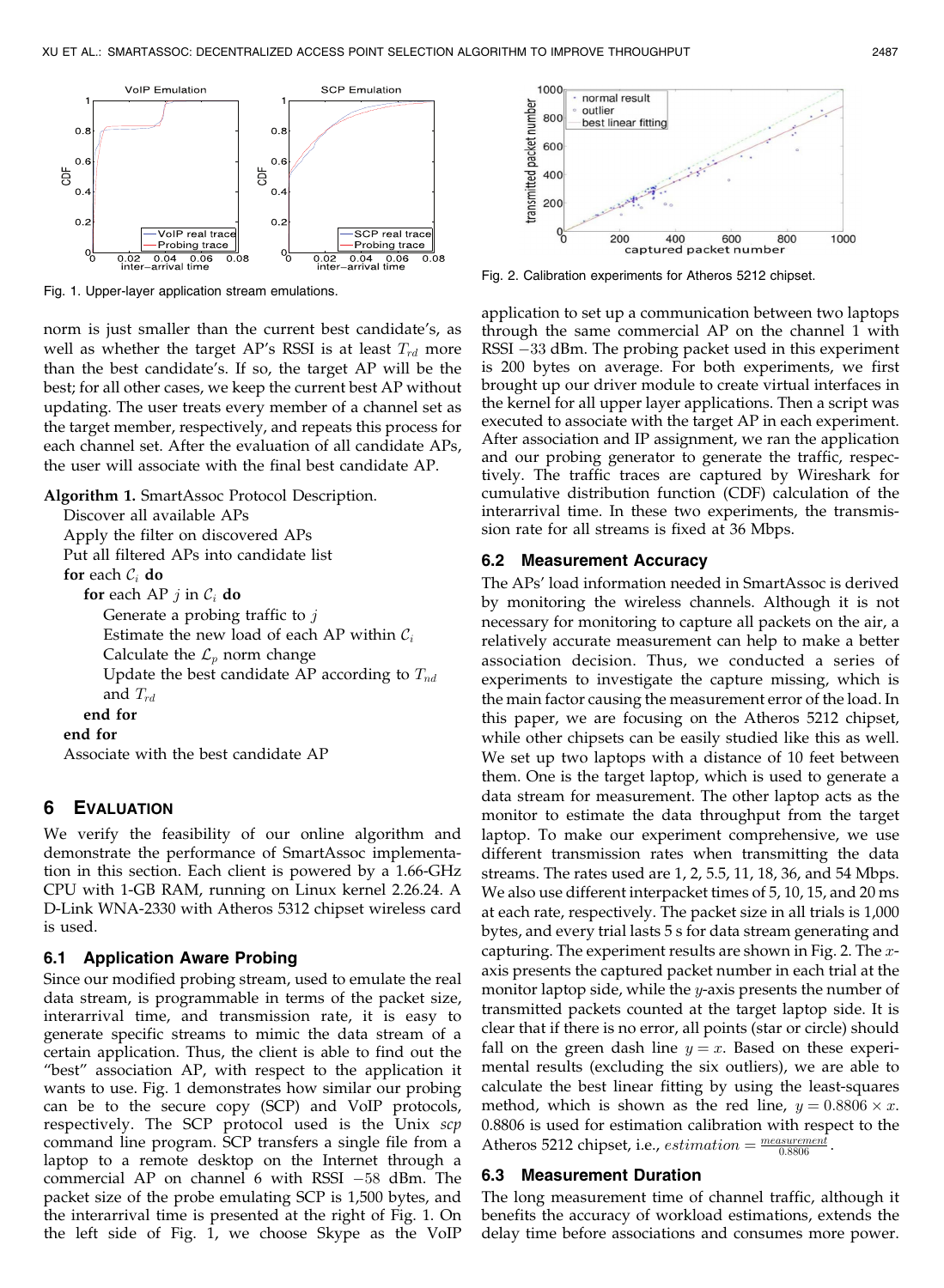

Fig. 3. The estimation of workloads generated by two traffic patterns following exponential distributions with mean of  $\frac{1}{973}$  and  $\frac{1}{751}$ , respectively. The  $X$ -axis is different traffic measurement time from 0.001 to 2 s. The Y-axis is the estimated workloads in packets per second.

Thus, we conducted experiments to find out what is the minimum measurement duration, given certain measurement error. To facilitate experiments, we implemented a testing program based on libpcap. It has two functionalities. The first one is a standalone component of AP workload estimation described in our protocol. The second one is a wireless traffic generator that can assemble 802.11 packets of our choice and transmit them at given traffic patterns. Two laptops installed this testing program are set in 5.18 GHz of 802.11a. One of them is used to generate a traffic to one AP set in the same channel. The interarrival time of generated wireless traffic follows the exponential and normal distributions, respectively. The other one is to estimate this AP's workload in different time windows. The experimental results are illustrated in Figs. 3 and 4. We found out that 50 ms is a proper duration that can achieve less than 3 percent estimation errors.

#### 6.4 Comparison Experiment

We conduct an experiment to compare our association method of SmartAssoc with other practical ones, the Bestthroughput and Best-RSSI strategies. Best-throughput here is one special case of the selfish strategy, of which the convergence speed can be bad. It means every client will make an irrevocable association decision to maximize its own throughput. In the experiment, there are three APs consisting of an extended service set (ESS) and four wireless LAN clients. Two of the APs (AP-1 and AP-3), whose process capabilities are relatively stronger than the thirds , are set in channels 1 and 11, respectively, and the third one (AP-2) is set in channel 11 as well. Three of the four clients, STA-1, STA-2, and STA-4, are put close to each other. Detailed settings are shown in Table 1.

The experiment includes four trials. In each trial, clients came to join the ESS one by one by using the same association strategy. It is reasonable because that, in the real world, the time to perform the association operation is statistically much smaller than the interarrival time between



Fig. 4. The estimation of workloads generated by two traffic patterns following normal distributions. In the left figure, the mean of distribution is 961 with a standard deviation of 1, while in the right one, the mean is 964 with a standard deviation of 4. The  $X$ -axis is different traffic measurement time from 0.001 to 2 s. The  $Y$ -axis is the estimated workloads in packets per second.

TABLE 1 Comparison Experiment Settings

| APs                |                |             |                 |              |
|--------------------|----------------|-------------|-----------------|--------------|
| $\overline{ID}$    | Model          |             | Channel         |              |
| $AP-1$             | LinkSys WRT54G |             | <b>CH11</b>     |              |
| $\overline{AP-2}$  | D-Link DI-713P |             | <b>CH 11</b>    |              |
| AP3                | LinkSys WRT54G |             | CH <sub>1</sub> |              |
| Clients            |                |             |                 |              |
| ID                 | Adapter        | Pkt payload | Inter-pkt       | Transmission |
|                    |                | (byte)      | time(ms)        | rate(Mbps)   |
| $\overline{STA-1}$ | internal       | 1000        | 5               | 2            |
| $STA-2$            | internal       | 1000        | 5               | 11           |
| $STA-3$            | external       | 1000        | 5               | 11           |
| $STA-4$            | external       | 1000        | 5               | 11           |

new users, so the possibility that two clients will want to join the ESS at the same time is low. After joining, the client will generate traffic using the configuration in Table 1 to the associated AP. A trial was repeated three times, one for each association strategy.

The minimum client throughput for each strategy in the four trials are presented in Fig. 5. Our algorithm performs better than the other two because it can balance the APs' workloads and reduce the interference among all wireless nodes. The performance of the Best-throughput is unstable, and it also indicates that the selfish strategy cannot compete with ours under similar overhead costs. Meanwhile, the Best-RSSI strategy often makes all clients associate with the same AP.

#### 6.5 Overhead

All three protocols mentioned above need an AP discovery phase. However, Best-RSSI does not have any other overhead, whereas Best-throughput and our protocol need extra time to evaluate every discovered AP. For each channel, our protocol only spends a small amount of time on the channel measurement, compared with the Best-throughput one. Nevertheless, the Best-throughput protocol requires real deassociation and reassociation operations, including the IP assignment, before every measurement. These operations consume a lot of time, from 3 to 8 s. When the AP number grows, the Best-throughput protocol spends much more time than ours. Therefore, the overhead of the selfish protocol, which is equivalent to multiple runs of the Best-throughput protocol, is even worse. Thus, our protocol is the most efficient one.

We further examine the systematic impact of our implementation on mobile devices in terms of energy consumption and time overhead. SmartAssoc protocol is



Fig. 5. Comparison experiment results.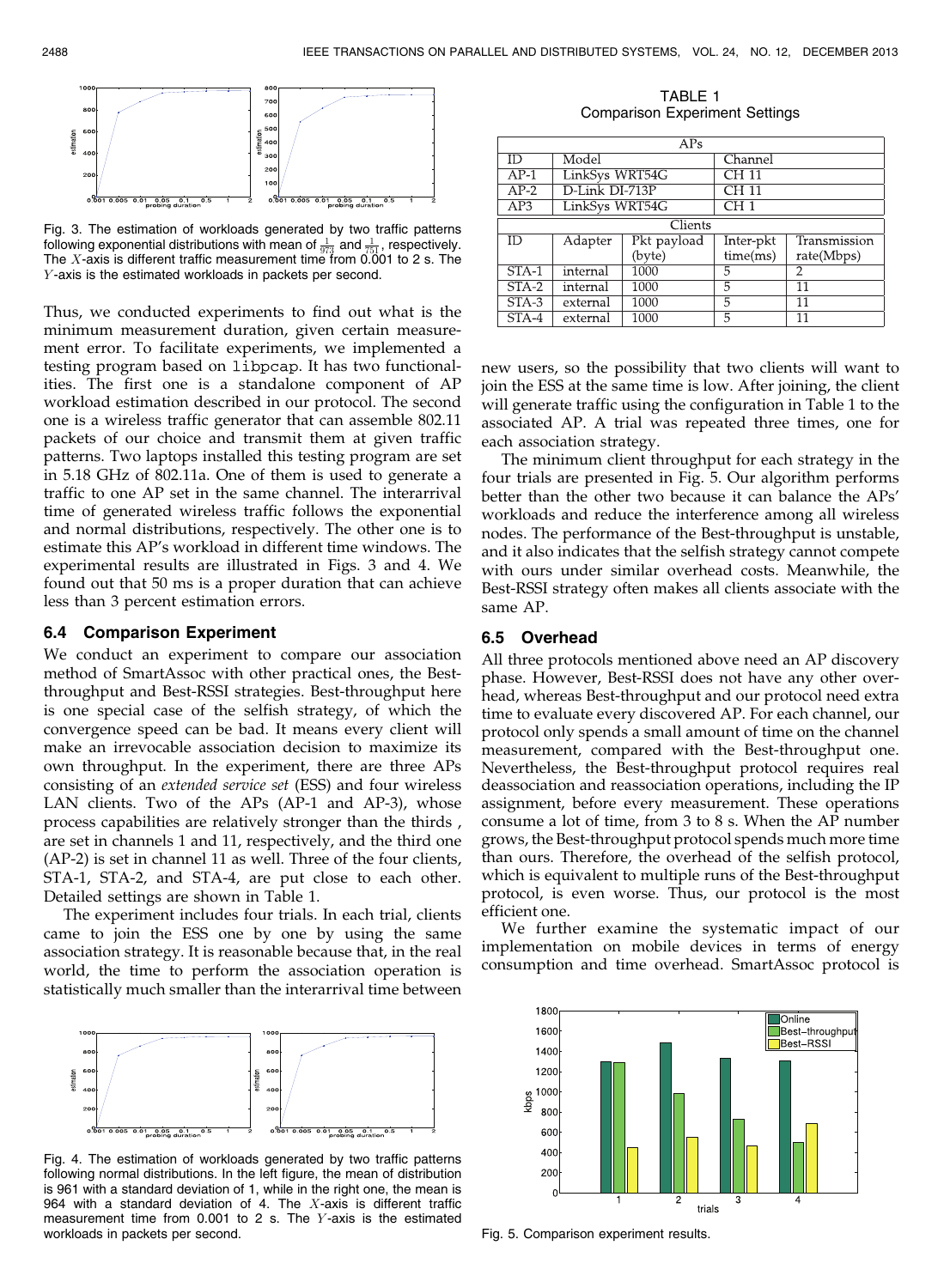

Fig. 6. Energy consumption experimental setting.

performed on the smartphone that is one of most energyconstrained mobile devices, and at the same time energy cost is monitored by external power meter (see Fig. 6). Experimental results show that the power consumption of the probing traffic is 1,186 mW on average. If SmartAssoc spends 0.5 second on one AP probing, the energy cost is only 0.003 percent capacity of a typical 1,500-mAh smartphone battery. The user might not notice this delay if SmartAssoc is triggered with the AP scanning procedure of 802.11 right after the wake-up of the phone.

#### 6.6 Scalability

Scalability is the capability of a protocol to handle the scenario of a growing network, i.e., more users and APs. Unlike the centralized approach, the online algorithm applied in our protocol runs independently on each client and does not need any assistance or collaboration from each others, so more users will not introduce more extra overhead compared with a less-user case. Besides, no workload pressure is added to the infrastructure since there is no central server behind the network. According to our algorithm design, the client makes its association decision only based upon load information of APs within its transmission range. Therefore, more APs do not mean more complicated association procedure from the perspective of a client. Additionally, newly joined clients will not affect any already associated client, avoiding decision revocations that introduce complexity and overhead.

Our implementation also makes the association protocol scalable. There is no extra cost on the infrastructure compared with a standard 802.11 network, and users still can use their commercial chipsets. We also present the simulation results of our protocol in larger network settings in the next section.

## 7 SIMULATION RESULT

We use simulations to evaluate our association protocol SmartAssoc on a larger scale with more wireless nodes and various configurations. We use NS2 version 2.33 as our simulator. The multiple channel feature is patched into the NS2 wireless portion following the instructions of [35]. The MAC layer type is 802.11, while the radio propagation model is two-ray-ground. Ad hoc routing protocol is disabled since we are focusing on the infrastructure type of wireless LAN. The RTS/CTS mechanism is also disabled. The data traffic for users is a UDP stream with a packet size of 1,000 bytes and average interarrival time of 1 ms. The transmission rate is set to 11 Mbps. The selected channels include 1, 4, 5, 6 , and 11 for covering the orthogonal and

adjacent channel cases. The throughput measurements are between the wireless nodes.

We implement the following three practical association protocols for comparison:

- 1. Online. This is our proposed online algorithm in SmartAssoc. It is implemented as described in Algorithm 1.
- 2. Selfish. The behavior of Selfish is that every client always has the incentive to change its association decision if it can find an AP providing higher throughput than the current one. Since the convergence speed of selfish strategy can be very bad, we demonstratively run the protocol for five rounds. In the first round, the clients come to join the wireless LAN one by one. Each client will associate with every AP to measure the UDP throughput and pick the one who is able to offer the highest value. In each of the next four rounds, every client will repeat the above process to adjust its association based on current wireless LAN association topology. Finally, every client will keep its association with the AP it picks in the last round.
- Ideal. This is the globally optimal association solution in terms of maximizing the minimum throughput over all clients. Ideal is obtained by enumerating all possible association topologies, given a specific scenario setting only including the location and channel assignment information. In the real world, it is not practical because of its complexity.

Every experiment conducted below consists of a number of trials. Each trial has its own scenario configuration. The configuration is randomly generated, providing locations of all wireless nodes and APs' channels. Every throughput measurement, no matter whether it is for a data stream or probing stream, takes 3 s in the simulation.

The first simulation is to study the competitive ratio of online compared with ideal from the perspective of empirical experiments. The experimental value of the competitive ratio is a good indicator of the performance gap on average between online and ideal. This simulation also illustrates the statistical stability of the online method. We randomly picked 50 scenarios for testing. For every scenario, the competitive ratio in terms of the minimum client throughput, shown in Fig. 7, is calculated based on the test result of online and ideal. The theoretical upper bound is also provided for comparison. The simulation results show that about 86 percent of competitive ratio is above 0.47, and 70 percent is quite stable, just around 0.5. The worst competitive ratio among these 50 trials is 0.313, while the theoretical upper bound, computed from  $\frac{1}{e \log m}$ , is 0.232.

Next, we conducted a scale-up comparison simulation between online and selfish, which includes three experiments to show the performance in large scale deployments. In the first experiment, there are 10 clients and 3 APs within a rectangle of  $30 \times 30$ , the second one has 20 clients and 6 APs located in a rectangle of  $90 \times 90$ , and 30 clients and 9 APs are involved in the third experiment within a rectangle of  $150 \times 150$ . Each experiment ran 30 trials. For each trial scenario, both our strategy and the selfish strategy were applied for the association processes of all clients on this setting, respectively. After finishing all users' association processes, we measured the UDP traffic throughput for every client and found the minimum,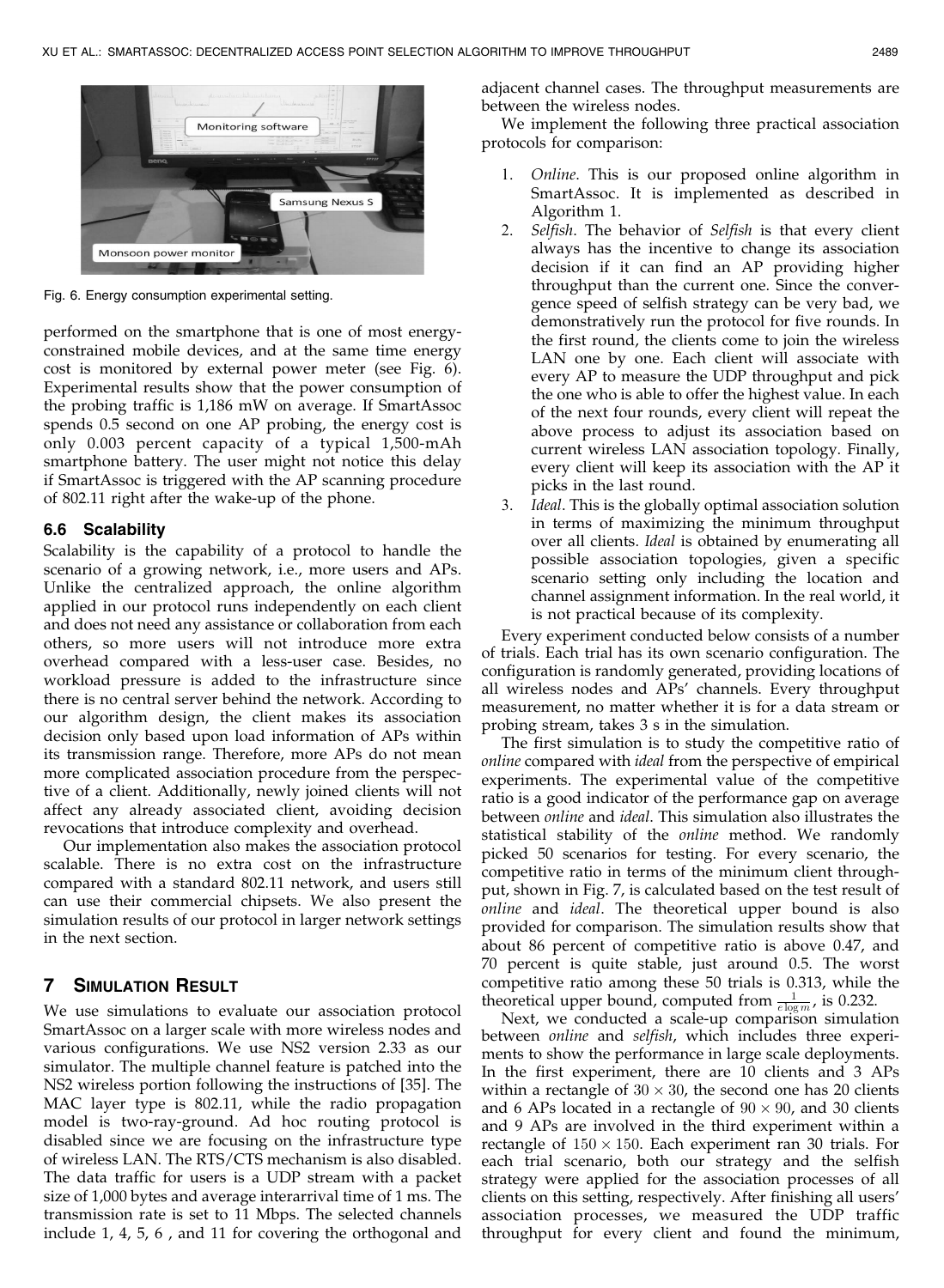

Fig. 7. Competitive ratio results, w.r.t. minimum client throughput, for five with different configurations.



Fig. 8. Simulation result for 10 clients and 3 APs within  $30 \times 30$ . The simulation repeated 30 times. Each bar is the representative of minimum throughput difference for each trial. The results are sorted in ascending order.

 $T_{online}$  for *online* and  $T_{selfish}$  for the *selfish* strategy. Then the minimum client throughput difference, shown in Figs. 8, 9, and 10, is calculated by using  $diff = T_{online} - T_{selfish}$ . These figures show that, even though the selfish protocol is allowed to consume more time, our strategy is more likely to perform better in terms of maximizing the minimum client throughput.

In the online strategy, since every client only needs to run our association once, the following clients in the future will not affect the behaviors of current associated clients. Meanwhile, for the selfish protocol, the unexpected new clients can easily break the current equilibrium into an unstable state, which will interrupt the usage of users. Thus, the online is more practical and less-intrusive. From the figures, it is shown that ours can, despite not knowing who will come to join the network, reduce the performance downgrade for the client who has the minimum throughput.

#### 8 CONCLUSION

In this paper, we consider the problem of AP association in WLAN. We present theoretical analysis of the performance of two commonly used AP selection protocols, and propose an online algorithm with a provably good competitive ratio. The association protocol based on this algorithm is implemented on the real testbed in a light-weight way. We evaluated our scheme by a combination of implementation on commodity hardware and extensive simulation, demonstrating its performance in practice.

#### ACKNOWLEDGMENTS

The authors would like to thank all reviewers for their helpful comments. This project was supported in part by US National Science Foundation grants CNS-0721443, CNS-0831904, CAREER Award CNS-0747108, CNS-0626240, CCF-0830289, CNS-0948184, and CNS-1117412.



Fig. 9. Simulation result for 20 clients and 6 APs within  $90 \times 90$ . The simulation repeated 30 times. Each bar is the representative of minimum throughput difference for each trial. The results are sorted in ascending order.



Fig. 10. Simulation result for 30 clients and 9 APs within  $150 \times 150$ . The simulation repeated 30 times. Each bar is the representative of minimum throughput difference for each trial. The results are sorted in ascending order.

#### **REFERENCES**

- [1] Y. Azar, J. Naor, and R. Rom, "The Competitiveness of On-Line Assignments," J. Algorithms, vol. 18, no. 2, 1995.
- [2] V. Mhatre and K. Papagiannaki, "Using Smart Triggers for Improved User Performance in 802.11 Wireless Networks," Proc. Fourth Int'l Conf. Mobile Systems, Applications and Services (MobiSys), 2006.
- [3] A.J. Nicholson, Y. Chawathe, M.Y. Chen, B.D. Noble, and D. Wetherall, "Improved Access Point Selection," Proc. Fourth Int'l Conf. Mobile Systems, Applications and Services (MobiSys), 2006.
- [4] K. Sundaresan and K. Papagiannaki, "The Need for Cross-Layer Information in Access Point Selection Algorithms," Proc. Sixth ACM SIGCOMM Internet Measurement Conf. (IMC), 2006.
- [5] S. Shakkottai, E. Altman, and A. Kumar, "Multihoming of Users to Access Points in WLANs: A Population Game Perspective," IEEE J. Selected Areas in Comm., vol. 25, no. 6, pp. 1207-1215, Aug. 2007.
- [6] T. Korakis, O. Ercetin, S. Krishnamurthy, L. Tassiulas, and S. Tripathi, "Link Quality Based Association Mechanism in IEEE 802.11h compliant Wireless LANs," Proc. RAWNET, 2005.
- [7] H. Wu, K. Tan, Y. Zhang, and Q. Zhang, "Proactive Scan: Fast Handoff with Smart Triggers for 802.11 Wireless LAN," Proc. IEEE INFOCOM, 2007.
- [8] A. Mishra, M. Shin, and W. Arbaugh, "An Empirical Analysis of the IEEE 802.11 MAC Layer Handoff Process," ACM SIGCOMM Computer Comm. Rev., vol. 33, no. 2, pp. 93-102, Apr. 2003.
- I. Ramani and S. Savage, "SyncScan: Practical Fast Handoff for 802.11 Infrastructure Networks," Proc. IEEE INFOCOM, 2005.
- [10] M. Lu and J. Wu, "Localized Access Point Association in Wireless LANs with Bounded Approximation Ratio," Proc. 17th Int'l Conf. Computer Comm. and Networks (ICCCN), 2008.
- [11] H. Han, F. Xu, C.C. Tan, Y. Zhang, and Q. Li, "Defending against Vehicular Rogue AP," Proc. IEEE INFOCOM, 2011.
- [12] F. Xu, C. Tan, Q. Li, G. Yan, and J. Wu, "Designing a Practical Access Point Association Protocol," Proc. IEEE INFOCOM, 2010.
- [13] G. Judd and P. Steenkiste, "Fixing 802.11 Access Point Selection," ACM SIGCOMM Computer Comm. Rev., vol. 32, no. 3, p. 31, 2002.
- [14] S. Vasudevan, K. Papagiannaki, C. Diot, J. Kurose, and D. Towsley, "Facilitating Access Point Selection in IEEE 802.11 Wireless Networks," Proc. Fifth ACM SIGCOMM Conf. Internet Measurement (IMC), 2005.
- [15] I. Papanikos and M. Logothetis, "A Study on Dynamic Load Balance for IEEE 802.11b Wireless LAN," Proc. Eighth Int'l Conf. Advances in Comm. and Control (COMCON), 2001.
- [16] Cisco System Inc. "Data Sheet for Cisco Aironet 1200 Series," 2004.